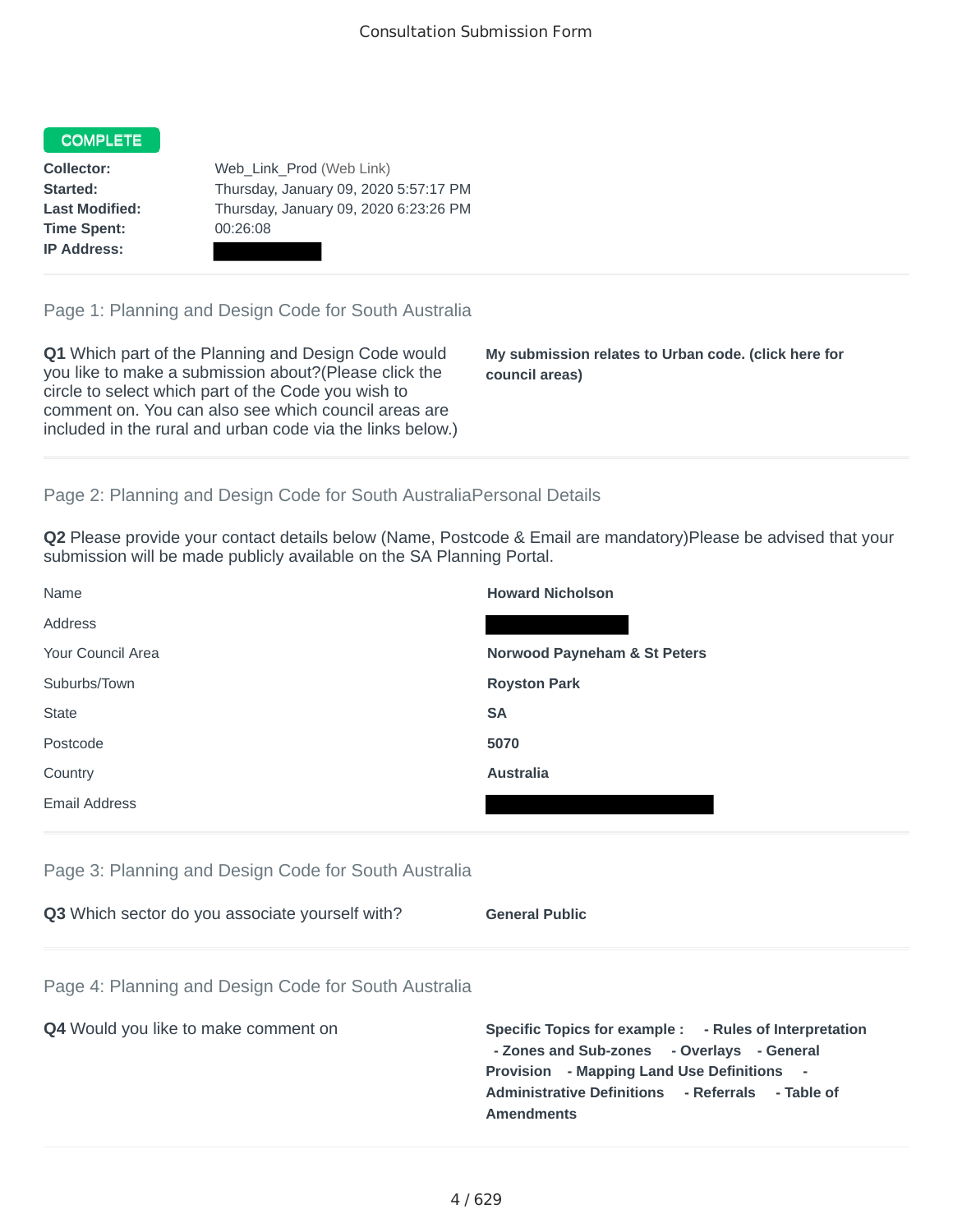| Page 5: Planning and Design Code for South Australia                                             |                                         |
|--------------------------------------------------------------------------------------------------|-----------------------------------------|
| <b>Q5</b> Enter your feedback for Rules of Interpretation                                        | Respondent skipped this question        |
| <b>Q6</b> Enter your feedback for Referrals                                                      | Respondent skipped this question        |
| <b>Q7</b> Enter your feedback for Mapping                                                        | <b>Respondent skipped this question</b> |
| <b>Q8</b> Enter your feedback for Table of Amendments                                            | Respondent skipped this question        |
| Page 6: Planning and Design Code for South Australia                                             |                                         |
| Q9 Please enter your feedback for overlaysclick next at<br>the bottom of the page for next topic | Respondent skipped this question        |
|                                                                                                  |                                         |

Page 7: Planning and Design Code for South Australia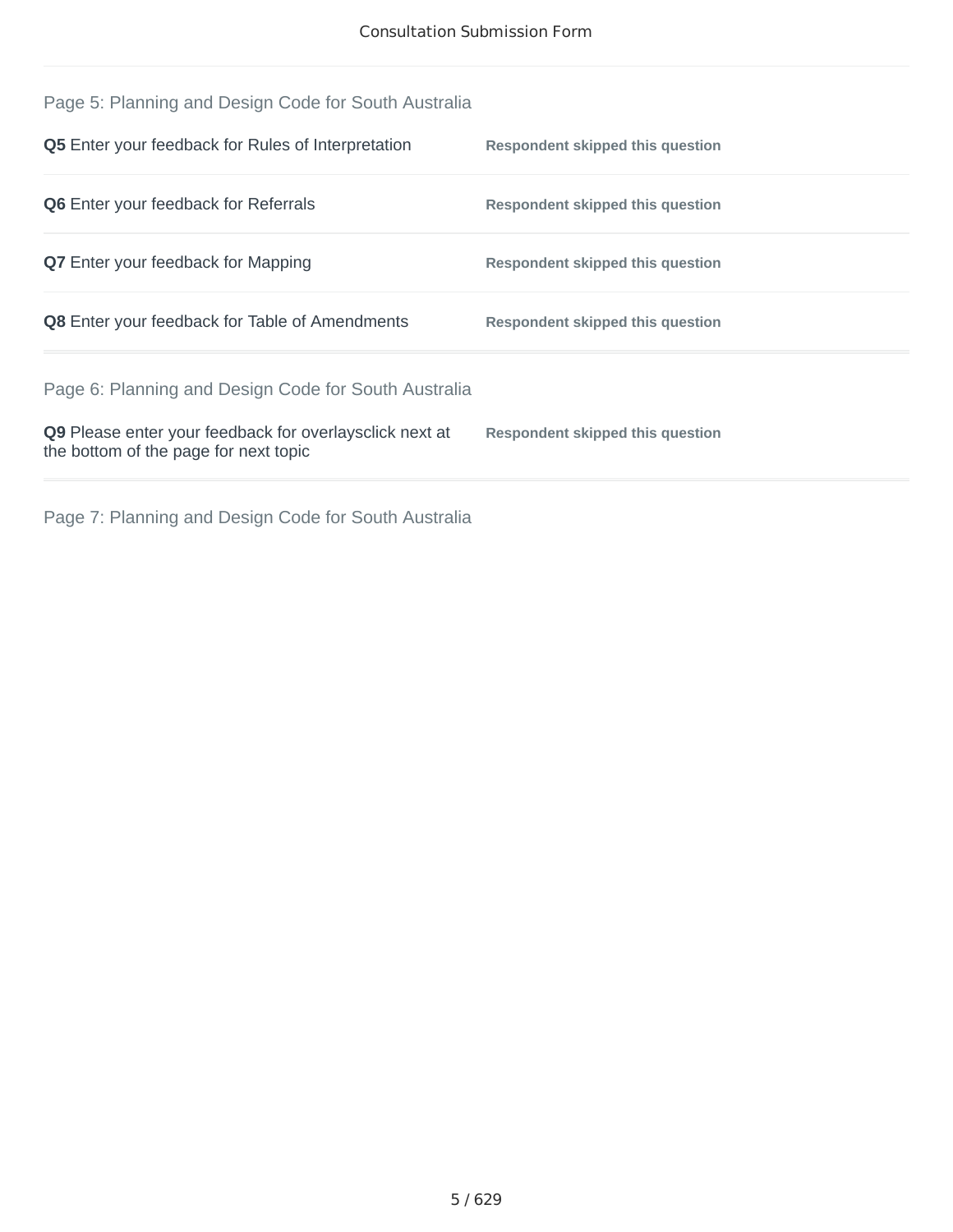**Q10** Please enter your feedback for zones and subzonesclick next at the bottom of the page for next topic

General Neighbourhood Zone **My feedback relates to the "Updated Code Classification". Particularly in relation to Accepted Development Classification Criteria. Specifically related to the criteria for carports. The criteria states at point 3. "Primary street setback – at least 5.5m from the primary street boundary and as far back as the building line of the building to which it is ancillary". I find this confusing. Is the criteria that any proposed carport will only be required to be 5.5M from the primary street boundary, or will the front of the carport have to be in line with the building line of the existing building? I have, for some time and without success, been trying to get approval to build a carport, sympathetic to the existing build, in front of my home. I have been told repeatedly by staff at the NP&SP council that I cannot construct any permanent structure closer to the road than the front of my home. This is despite numerous properties in the streets surrounding my location having just such structures. I need clarification on this issue. If the new criteria will allow me to erect the carport as required I have no further comment other than to say please make this clear in the criteria. If the new criteria will prohibit me from undertaking this addition I wish to raise strong objection to this. A number of councils close to NP&SP currently allow this type of redevelopment and even in my own suburb of Royston Park there are numerous examples where these types of structures have been allowed. To have a "blanket" ban on these type of constructions, without any legitimate reason (in terms of safety, aesthetic quality or utility) is petty in the extreme. I believe that these type of structures, where it can be shown that it will have no negative impact on the neighborhood should be allowed and would like to see the criteria updated to reflect this. If this does not happen it seems to me that councils which currently allow this type of development will be required to now reject such requests, which I am sure they will see as retrograde step. Thanks you for your consideration. Howard Nicholson**

Suburban Neighbourhood Zone **As above**

Page 8: Planning and Design Code for South Australia

**Q11** Please enter your feedback for general policyclick next at the bottom of the page for next topic

**Respondent skipped this question**